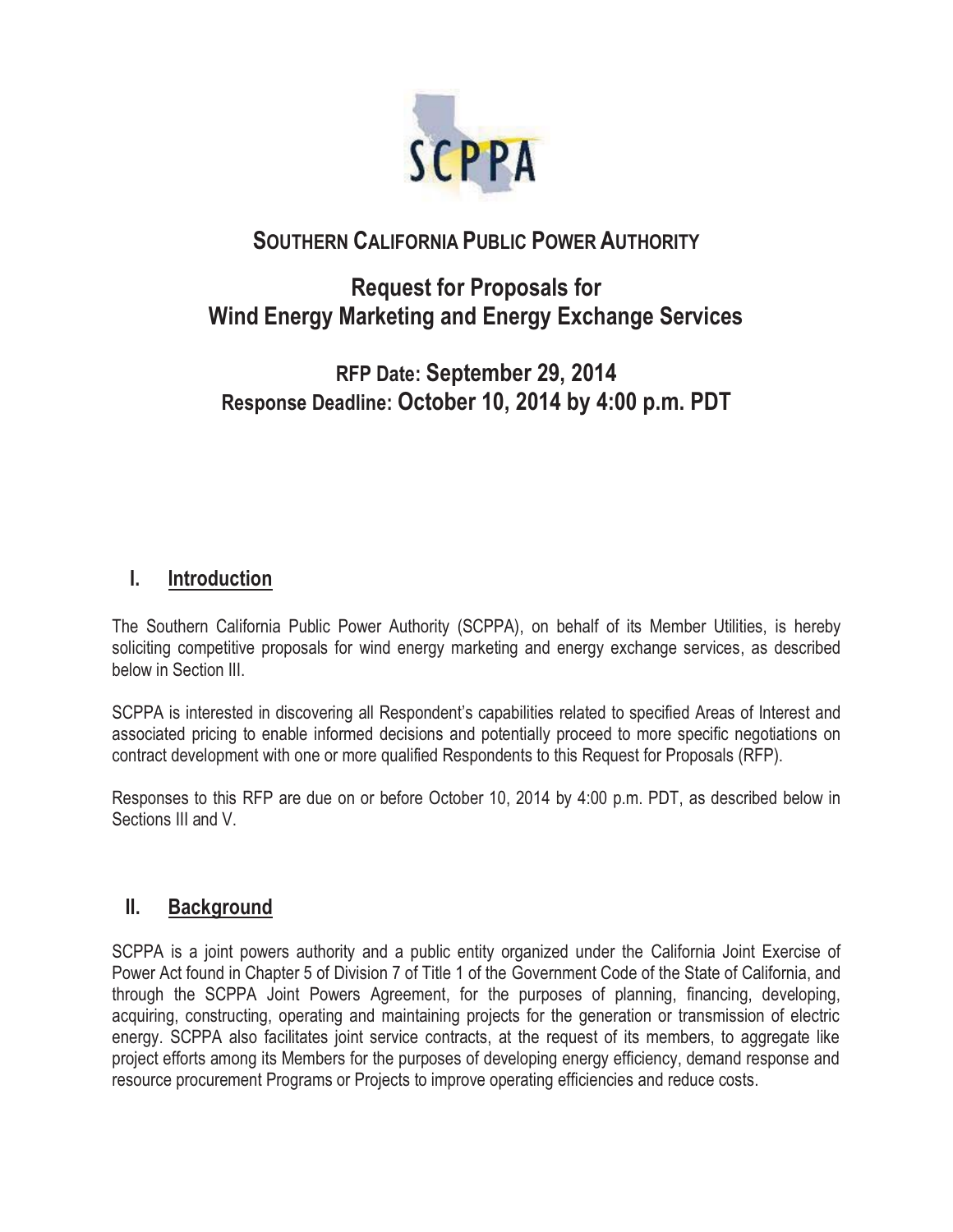#### **SCPPA Wind Energy Marketing and Energy Exchange Services RFP – October 10, 2014**

Membership of SCPPA consists of eleven cities and one irrigation district, which supply electric energy within Southern California, including the municipal utilities of the cities of Anaheim, Azusa, Banning, Burbank, Cerritos, Colton, Glendale, Los Angeles, Pasadena, Riverside, and Vernon, and the Imperial Irrigation District. SCPPA is governed by its Board of Directors, which consists of representatives from each of its Members. The management of SCPPA is under the direction of an Executive Director who is appointed by the Board.

Any service contract subsequently entered into by SCPPA pursuant to this RFP would be utilized directly by the interested Members to serve their respective utility customers' needs. The service and work products would be ordered and approved directly by SCPPA and/or the applicable Members and the billing would be administered through SCPPA.

### **III. Areas of Interest**

Certain SCPPA Members have expressed interest in wind energy marketing and energy exchange services to meet the needs of their municipalities as follows:

1. The respondents should propose services designed to meet the following objectives beginning in 2015, and possibly as soon as January 1, 2015:

#### **Energy Exchange Services (Energy Delivery Option)**

- Receive wind energy at an agreed Point of Integration (POI). See Table 1 below.
- Schedule energy delivery and issue all applicable E-Tags
- Option to: 1) deliver fixed blocks of energy at an agreed SCPPA Point of Delivery (POD) (e.g. NOB) as discussed in section 9 below, OR 2) deliver an amount as scheduled ahead of time.
- Reconcile energy to be as concurrent as possible and comply with applicable regulations and reporting requirements; *SCPPA/Member retains all REC's produced*
- Manage all required transmission rights, integration charges and associated tariffs

#### **Wind Energy Marketing Services (Energy Non-delivery Option)**

- Receive wind energy at the project bus (point of interconnection to the BPA or Klickitat PUD transmission system)
- Market wind energy in the Pacific Northwest; SCPPA/Member retains all REC's
- Market wind energy and pay SCPPA resulting revenues using the ICE Day Ahead Mid-C Index; another Index may be offered but is not preferred
- Specify which risks and costs (including Balancing Area charges) are assumed by the service provider and which risks and costs are assumed by SCPPA/Member (including but not limited to persistent deviation, DSO216, Failure to Comply, and Generation Imbalance)
- Redirectable BPA Point-to Point Transmission rights for the amount of the project may be available
- Specify forecasting, scheduling, and tagging responsibilities
- Provide audit rights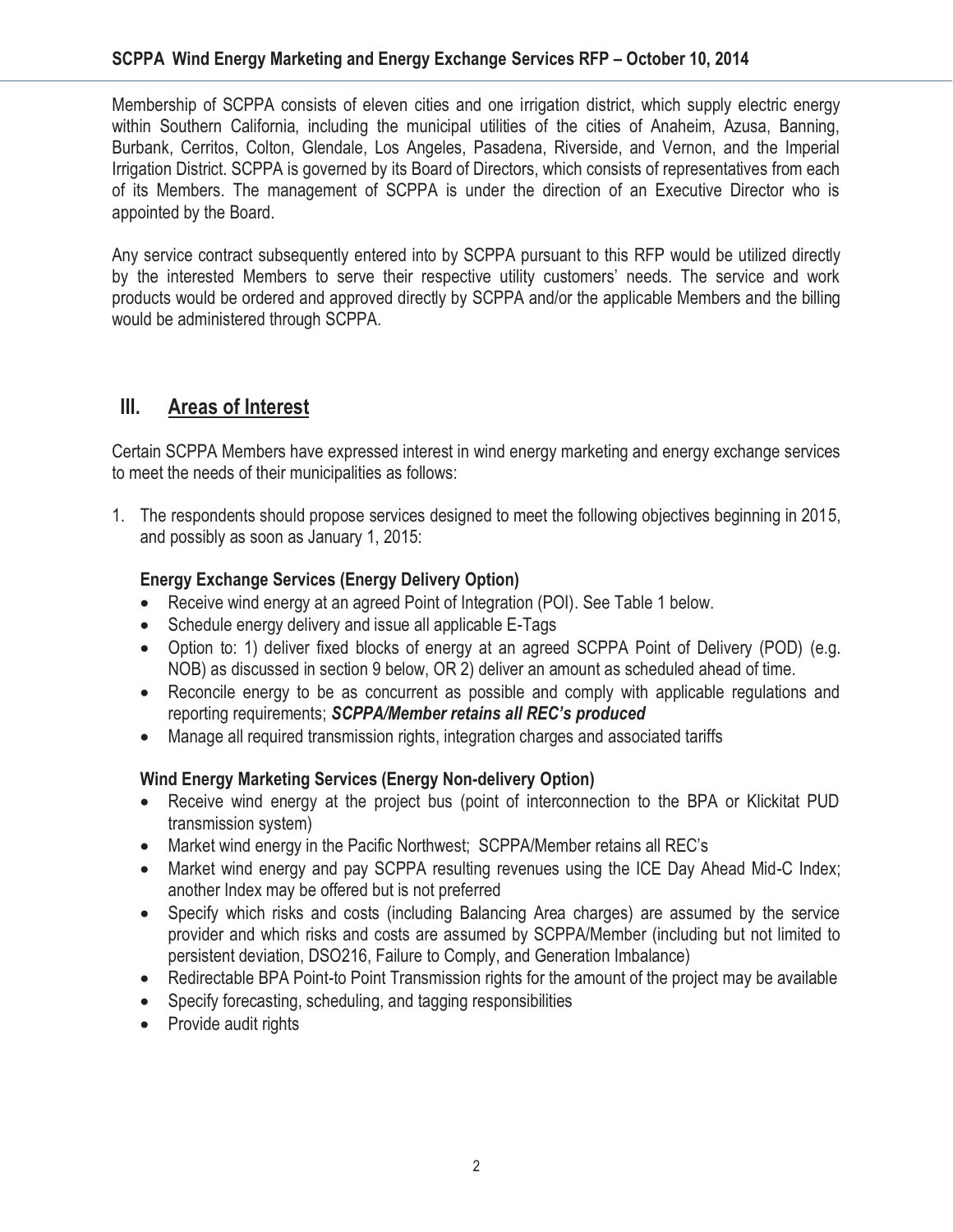2. Proposals will be for the projects as outlined in Table 1. **Energy Exchange Service** proposals may be submitted for Projects 1-4. **Wind Energy Marketing Service** proposals may be submitted for Projects 1 and 4.

|         |               |          |          |          |          |                   |                     |                    | Assignable and  |
|---------|---------------|----------|----------|----------|----------|-------------------|---------------------|--------------------|-----------------|
|         |               |          | Expected |          |          |                   |                     |                    | Redirectable    |
|         |               |          | Average  | Expected | Expected |                   |                     |                    | <b>PTP</b>      |
|         |               | Maximum  | Capacity | Average  | Average  | Point of          |                     | <b>SCPPA Point</b> | Transmission    |
|         | Maximum       | Capacity | Factor   | Capacity | Energy   | Integration       | <b>BPA Point of</b> | of Delivery        | Rights form POI |
| Project | Term (yrs)    | (MW)     | (MW)     | (MW)     | (GWh/yr) | (POI)             | Delivery            | (if applicable)    | to POD          |
|         |               |          |          |          |          | Jones Canyon      | <b>NW Market</b>    |                    |                 |
| 1       | 18            | 99       | 32%      | 31.7     | 277.631  | (BPA)             | Hub                 | <b>NOB</b>         | only 20MW       |
|         | $20 + 4$ year |          |          |          |          | <b>Rock Creek</b> | <b>NW Market</b>    |                    |                 |
| 2       | extension     | 262      | 30%      | 78.6     | 689.094  | (KPUD)            | Hub                 | <b>NOB</b>         | yes             |
|         |               |          |          |          |          | Harvalum          | <b>NW Market</b>    |                    |                 |
| 3       | $- -$         | 50       | 33%      | 18.05    | 146.493  | (BPA)             | Hub                 | <b>NOB</b>         | yes             |
|         |               |          |          |          |          | Boardman          | Boardman            |                    |                 |
| 4       | 15            | 72       | 31.30%   | 22.5     | 197.3    | (BPA)             | (BPA)               | <b>NOB</b>         | no              |

|  |  | Table 1: Renewable Projects for which Marketing, and/or Energy Exchange Service is Requested |  |
|--|--|----------------------------------------------------------------------------------------------|--|
|  |  |                                                                                              |  |
|  |  |                                                                                              |  |

- 3. For Energy Exchange Services: The respondent will transmit all of the power in Table 1 above from BPA Point of Delivery to the SCPPA POD at Northern Oregon Border (NOB).
- 4. BPA Transmission Rights
	- a. For Energy Exchange Services: For project 2 and 3 in Table 1, SCPPA has transmission rights from the POI to the NW Market Hub up to the project maximum capacity that would be assigned to the respondent to conduct the requested transmission services. For project 1, SCPPA has transmission rights guaranteed for only 20 MW of the entire project. All other projects have TSRs submitted with BPA.
	- b. For Wind Energy Marketing Services: For project 1, SCPPA has transmission rights guaranteed for only 20 MW of the entire project.
- 5. SCPPA may propose Projects with different POIs in addition to those in Table 1
- 6. For Energy Exchange Services: SCPPA will consider alternative PODs for a small portion of the energy. (Possible other PODs where SCPPA Members have transmission rights include Mead, COB, Marketplace and other locations.)
- **7.** Pricing shall be offered as a cost per megawatt-hour of energy (\$/MWh) delivered at the SCPPA POD for Energy Exchange Services, to be paid by SCPPA. For Wind Energy Marketing Services, payments to SCPPA shall be offered as a net price per megawatt-hour of energy (\$/MWh).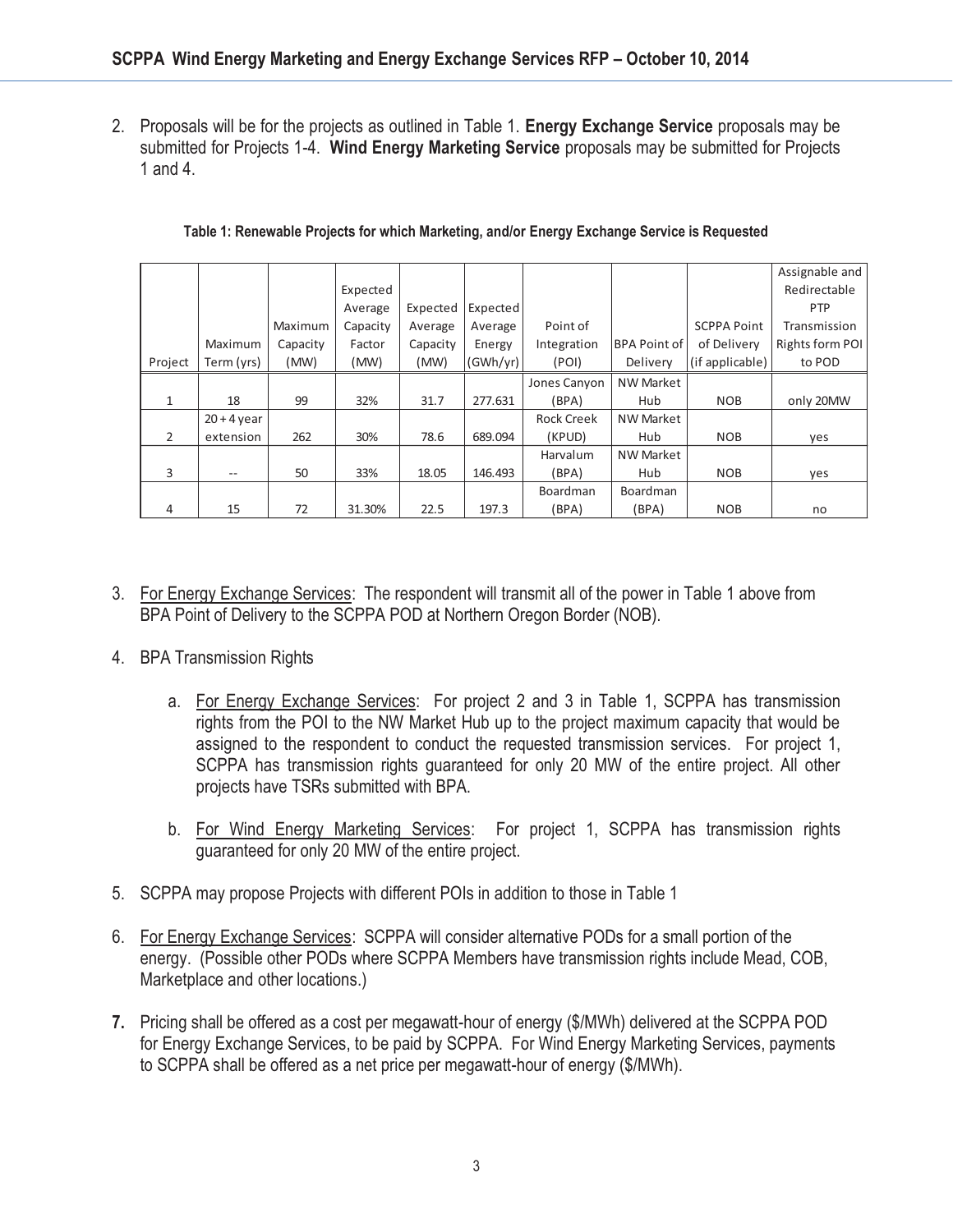8. The anticipated average monthly production (based on historical data) at POI for each project in Table 1 is shown in Table 2.

| Project Estimated Average Monthly Production in GWh |        |        |         |        |         |         |         |         |         |         |        |        |          |
|-----------------------------------------------------|--------|--------|---------|--------|---------|---------|---------|---------|---------|---------|--------|--------|----------|
|                                                     | Jan    | Feb    | Mar     | Apr    | May     | Jun     | Jul     | Aug     | Sep     | Oct     | Nov    | Dec    | Total    |
|                                                     | 11.98  | 13.991 | 27.834  | 21.018 | 30.05   | 33.541  | 32.982  | 29.858  | 24.082  | 20.901  | 17.73  | 13.666 | 277.633  |
|                                                     | 48.254 | 41.984 | 61.074  | 61.216 | 69.822  | 73.999  | 71.74   | 63.885  | 50.763  | 53.666  | 46.497 | 46.194 | 689.094  |
|                                                     | 9.682  | 8.293  | 12.054  | 13.049 | 16.36   | 15.233  | 16.107  | 13.616  | 11.154  | 11.566  | 10.366 | 9.013  | 146.493  |
| 4                                                   | 8.899  | 10.182 | 20.383  | 17.857 | 19.91   | 22.258  | 22.633  | 20.916  | 17.759  | 16.378  | 11.287 | 8.84   | 197.302  |
| Total                                               | 78.815 | 74.45  | 121.345 | 113.14 | 136.142 | 145.031 | 143.462 | 128.275 | 103.758 | 102.511 | 85.88  | 77.713 | 1310.522 |

#### **Table 2: Estimated Average Monthly Production in GWh**

9. **Energy Exchange Service Options: If providing Energy Exchange service,** provide pricing, at minimum, for each of the following delivery scenarios:

| Project        | Option #       | <b>Delivery</b> | <b>MW</b> | <b>Period</b> |  |
|----------------|----------------|-----------------|-----------|---------------|--|
|                | 1              | flat, 24/7      | 32        | 12 months     |  |
|                |                | flat, 24/7      | 33        | Mar-Oct       |  |
|                | $\mathcal{P}$  | flat, 24/7      | 5         | Mar-Oct       |  |
| $\mathbf{1}$   |                | flat, 24/7      | 10        | Mar-Oct       |  |
|                |                | flat, 24/7      | 34        | Mar-Oct       |  |
|                | 3              | on peak, 16/6   | 8         | Mar-Oct       |  |
|                |                | on peak, 16/6   | 17        | Mar-Oct       |  |
|                | 1              | flat, 24/7      | 79        | 12 months     |  |
| $\overline{2}$ | 2              | flat, 24/7      | 118       | Mar-Oct       |  |
|                | 1              | flat, 24/7      | 17        | 12 months     |  |
| 3              | 2              | flat, 24/7      | 25        | Mar-Oct       |  |
| 4              | 1              | flat, 24/7      | 23        | 12 months     |  |
|                | $\overline{2}$ | flat, 24/7      | 34        | Mar-Oct       |  |

#### 10. Assumptions:

- SCPPA will provide hourly historical data to the service provider.
- SCPPA will provide day-ahead and hour-ahead estimates of the expected Project energy, according to the WECC protocol, including access to the hourly facility wind forecaster/scheduler. The final forecast for scheduling will be provided by SCPPA 30 minutes before the hour.
- Delivery shall take place under WSPP Schedule C, Firm subject to Liquidated Damages, delivered in fixed blocks (shapes to be negotiated).
- "On-Peak" shall be defined as HE0700 through HE 2200 PPT (16 hrs/day) Monday through Saturday, except for NERC Holidays.
- All Environmental Attributes associated with the Projects shall be retained by SCPPA.
- Contractor shall work with SCPPA to assure compliance with existing and potential future changes to applicable regulatory guidelines and standards throughout the Term of the agreement.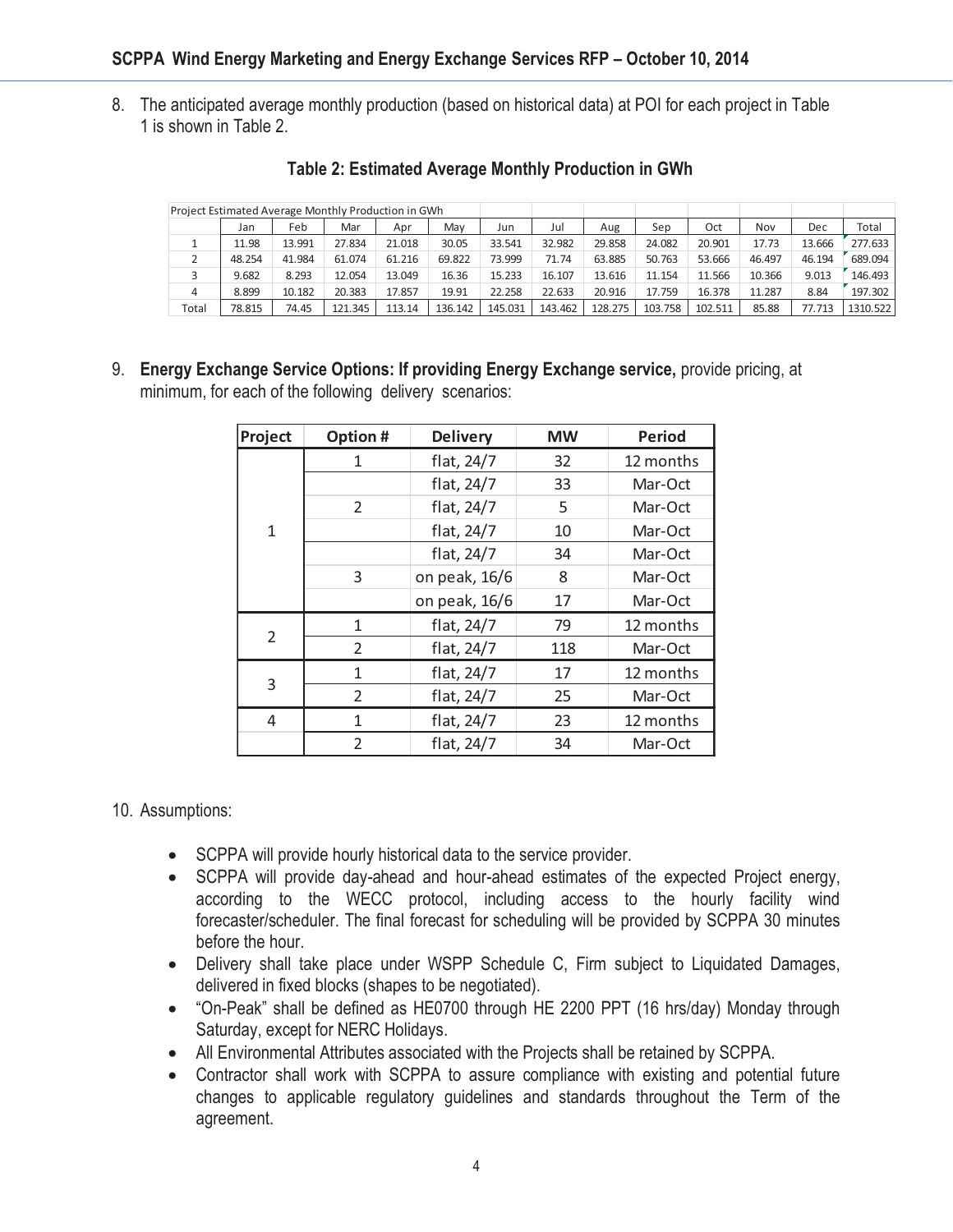- NW Market Hub is defined as the composite point of delivery including Columbia, Midway, Sickler, Valhalla, and/or Vantage substations pursuant to the BPA Open Access Transmission Tariff and the PTP-06 rate schedule (or successor).
- Table 1 shows the expected average energy per year based on the expected capacity factor for the wind farm. Table 2 shows the estimated average monthly production of the wind farm based on historical actual data. Both of these numbers are estimates, and the actual production of the wind farm may fall within both numbers. For Energy Exchange services, a True Up period at the end of the year will reconcile all of the actual energy, annually.
- Term: One to three years, with automatic renewal, and including a termination provision for SCPPA.

## **Timeline / Schedule\***

| SCPPA RFP for Wind Energy Marketing and Energy Exchange Services Selection Process |                                      |  |  |  |  |
|------------------------------------------------------------------------------------|--------------------------------------|--|--|--|--|
| <b>Schedule of Requirements</b>                                                    | <b>Target Date(s)</b>                |  |  |  |  |
| <b>Issue RFP</b>                                                                   | September 29, 2014                   |  |  |  |  |
| Responses Due                                                                      | October 10, 2014 @ 4:00 PM PST       |  |  |  |  |
| Review of Responses                                                                | October 14-17, 2014                  |  |  |  |  |
| Interviews (if necessary)                                                          | The week of October $20 - 24$ , 2014 |  |  |  |  |
| Selection of Respondent(s)                                                         | October 27, 2014                     |  |  |  |  |

**\***Timeline/Schedule is subject to change.

# **IV. Proposal Submission Required Elements**

### **1. Transmittal Letter Content:**

- a. A brief statement of the Respondent's understanding of the work to be done and commitment to perform the work as scheduled, including:
	- i) statement of work specifications; and
	- ii) reference to any proposed contractual terms and conditions required by the Respondent; and
	- iii) a summary of exceptions taken to the RFP requirements; and
	- iv) any and all expectations from SCPPA including, but not limited to: requirements definitions, strategy refinement, and staffing requirements to support the proposed project or program implementation.
- b. An officer authorized to bind must sign the proposal on behalf of the Respondent and must include the following declarations on the transmittal letter:

"This proposal is genuine, and not sham or collusive, nor made in the interest or in behalf of any person not herein named; the Respondent has not directly or indirectly induced or solicited any other Respondent to put in a sham bid, or any other person, firm or corporation to refrain from submitting a proposal; and the Respondent has not in any manner sought by collusion to secure for themselves an advantage over any other Respondent."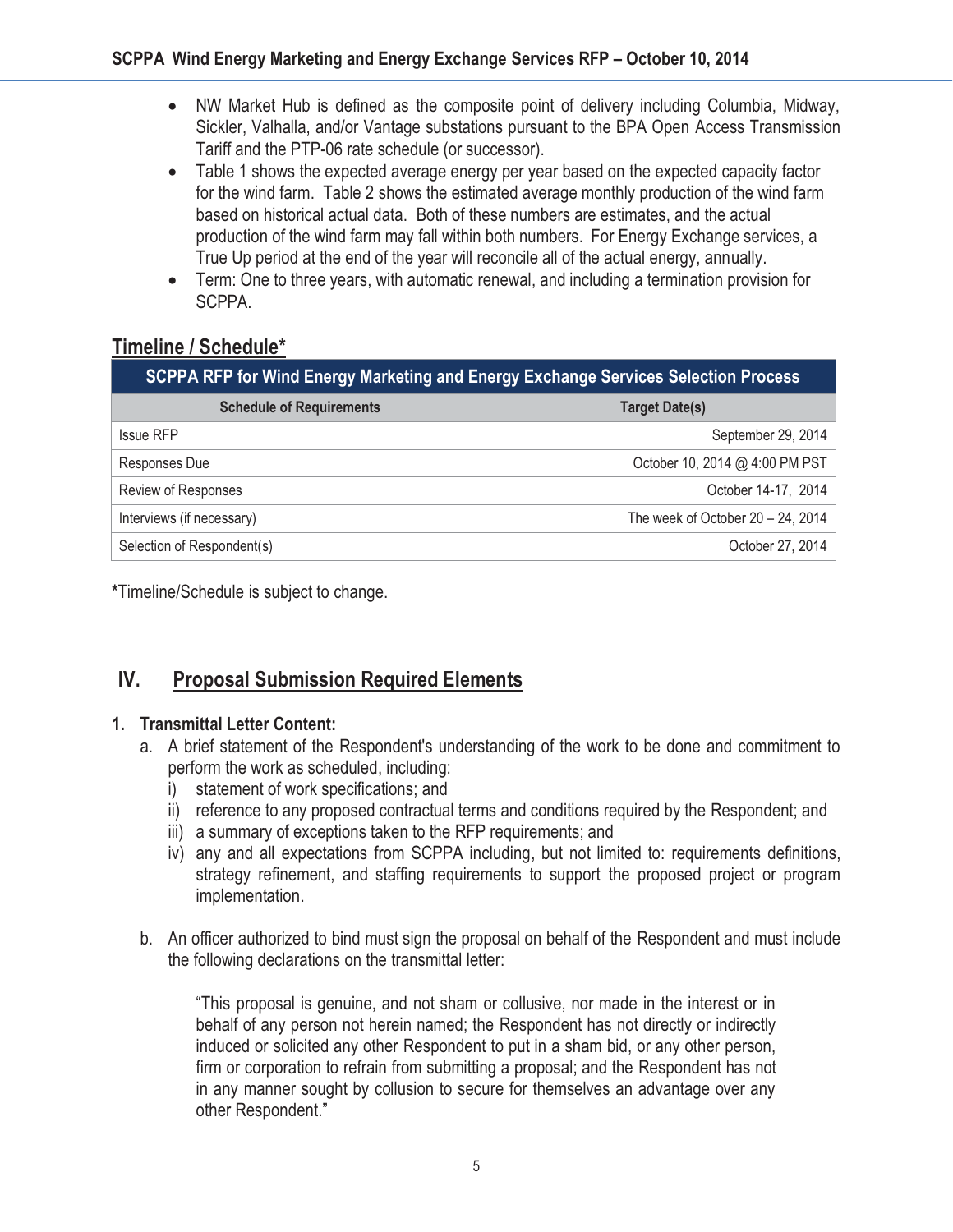- **2. Respondent Information**: Provide legal name of Company or Individual, physical street address, the name(s) and title(s) of the individual(s) authorized to represent the Respondent, including telephone number(s) and email address(es).
- **3. Proposal:** Proposals must include a description of the proposed project or program, how it meets (or does not meet) each of the objectives of this RFP, and a detailed description addressing all of the Areas of Interest. Respondents may also include additional services, products, tasks, task elements and/or functions that may not be part of or included in the RFP, but are deemed by the Respondent to be pertinent and potentially valuable to SCPPA or its Members. SCPPA will have full discretionary authority to consider, accept and/or reject without cause such supplemental information that is not directly requested, included in or made part of the RFP.
- **4. Fees:** Pricing in all Proposals should be made based on good faith estimates of the requirements defined in this RFP. Please include all necessary details of specific examples or estimates of the fees, labor rates and service charges. Describe how the fees, rates or charges will be determined. Respondents shall also be prepared to provide a breakdown of the applicable overheads and fringe benefit costs that are part of any labor rates and other direct costs associated with the services to be performed.
- **5. Experience:** Respondent shall clearly identify project participants and management team, including:
	- a. Describe your firm's experience as may be applicable to this RFP, your organizational structure, management qualifications, and other contract related qualifications, including number of years firm has been in business.
	- b. Specify key employees and describe their qualifications, experience and duties related to this RFP, including the office location(s) where work will be performed, in addition to the physical street address referenced above.
	- c. Provide a commitment statement for the retention and use of key employees as proposed, their availability to initiate and sustain the proposal, as well as planned supplemental employees if key personnel are not available to assure project delivery.
	- d. State whether Respondent will use subcontractors to perform services pursuant to the contract. Should the use of subcontractors be offered, the Respondent shall provide the same assurances of competence for the subcontractor, plus the demonstrated ability to manage and supervise the subcontracted work. Subcontractors shall not be allowed to further subcontract with others for work. The provisions of any contract resulting from this RFP shall apply to all subcontractors in the same manner as to the Respondent.
	- e. Respondent shall indicate any and all pending litigation that could affect the viability of Respondent's proposal, continuance of existing contracts, operation or financial stability.

#### **6. References:**

a. Describe whether the Respondent has, within the last five (5) years, rendered any service to SCPPA or to any of SCPPA's Members, either as a contractor or subcontractor, either under the current Respondent's name or any other name or organization. If so, please provide details (status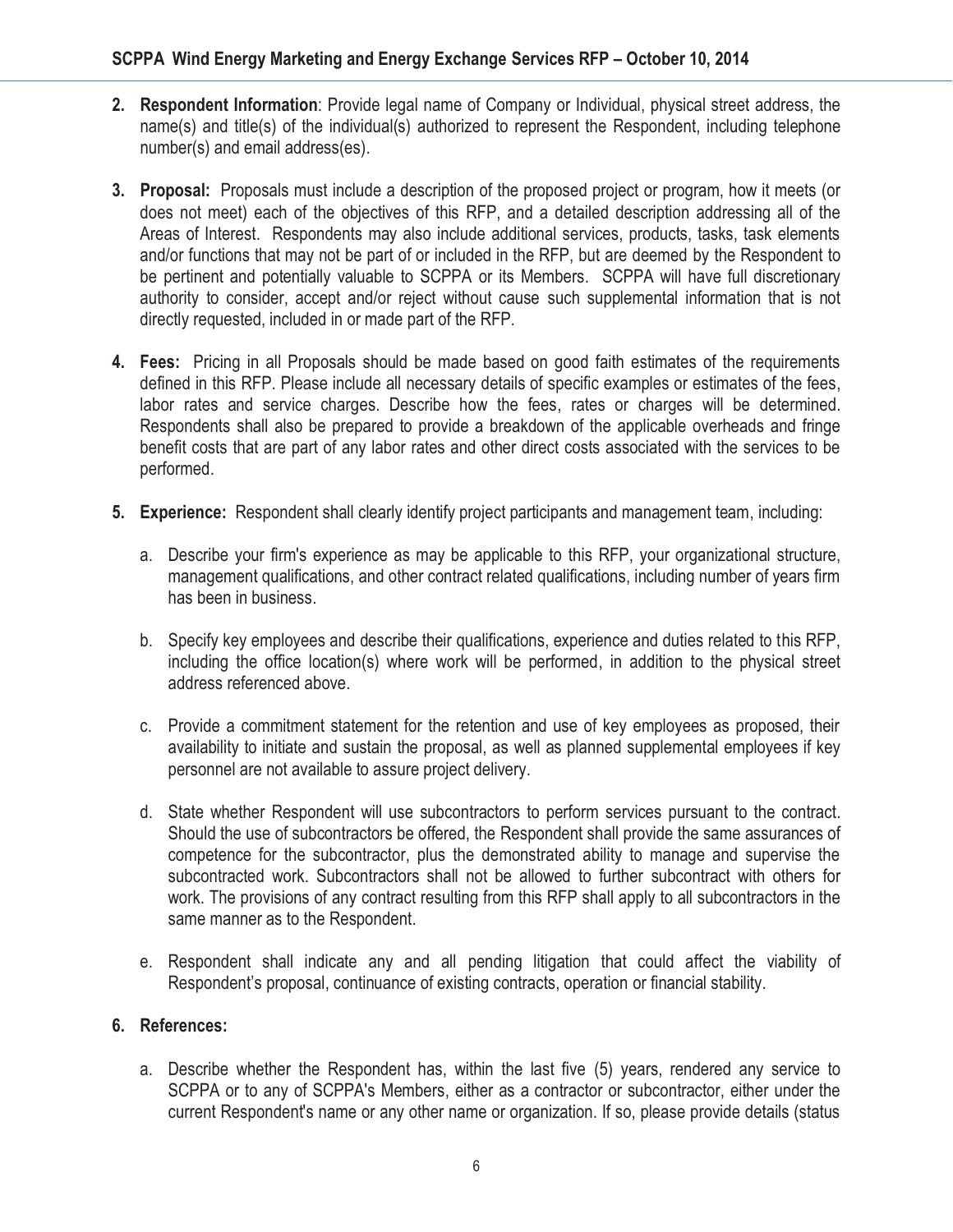as prime or subcontractor, brief description of the contract, contract start and end date, the contract administrator name, and total actual contract expenditures).

- b. If the Respondent has not rendered any service within the last five (5) years to SCPPA or to any of SCPPA's Members, then please provide references over that period with the details described above including the counterparty for which services were provided.
- c. Identify existing related or relevant projects or programs which Respondent developed and/or operates that would demonstrate Respondent's capabilities in this area.
- d. Describe relevant program development and implementation experience, approach, and provide a list of references for similar projects completed.

### **V. Proposal Submission Delivery Requirements**

There will not be an initial Respondent's conference associated with this RFP. Clarification questions may be addressed to Angelica Drugge at angelica.drugge@ladwp.com.

One (1) hard copy of your response, including a transmittal letter of authentic offer with wet-ink authority signature, and any supporting documentation should be delivered no later than 4:00 PM PST on October 10, 2014 to:

> Southern California Public Power Authority Wind Energy Marketing and Energy Exchange Services 1160 Nicole Court Glendora, California 91740

One (1) electronic copy of your proposal should also be delivered to the address above, preferably on a CD or USB flash drive, or alternatively e-mailed to shomer@scppa.org no later than the time and date referenced above.

No contact should be made with the Board of Directors, committees or working group representatives, or SCPPA Members concerning this RFP.

All information received by SCPPA in response to this RFP is subject to the California Public Records Act and may be subject to the California Brown Act and all submissions may be subject to review in the event of an audit.

## **VI. Terms and Conditions**

- 1. SCPPA reserves the right to cancel this RFP at any time, reject any and all proposals and to waive irregularities.
- 2. SCPPA shall determine at its sole discretion the value of any and/or all proposals including price and non-price attributes.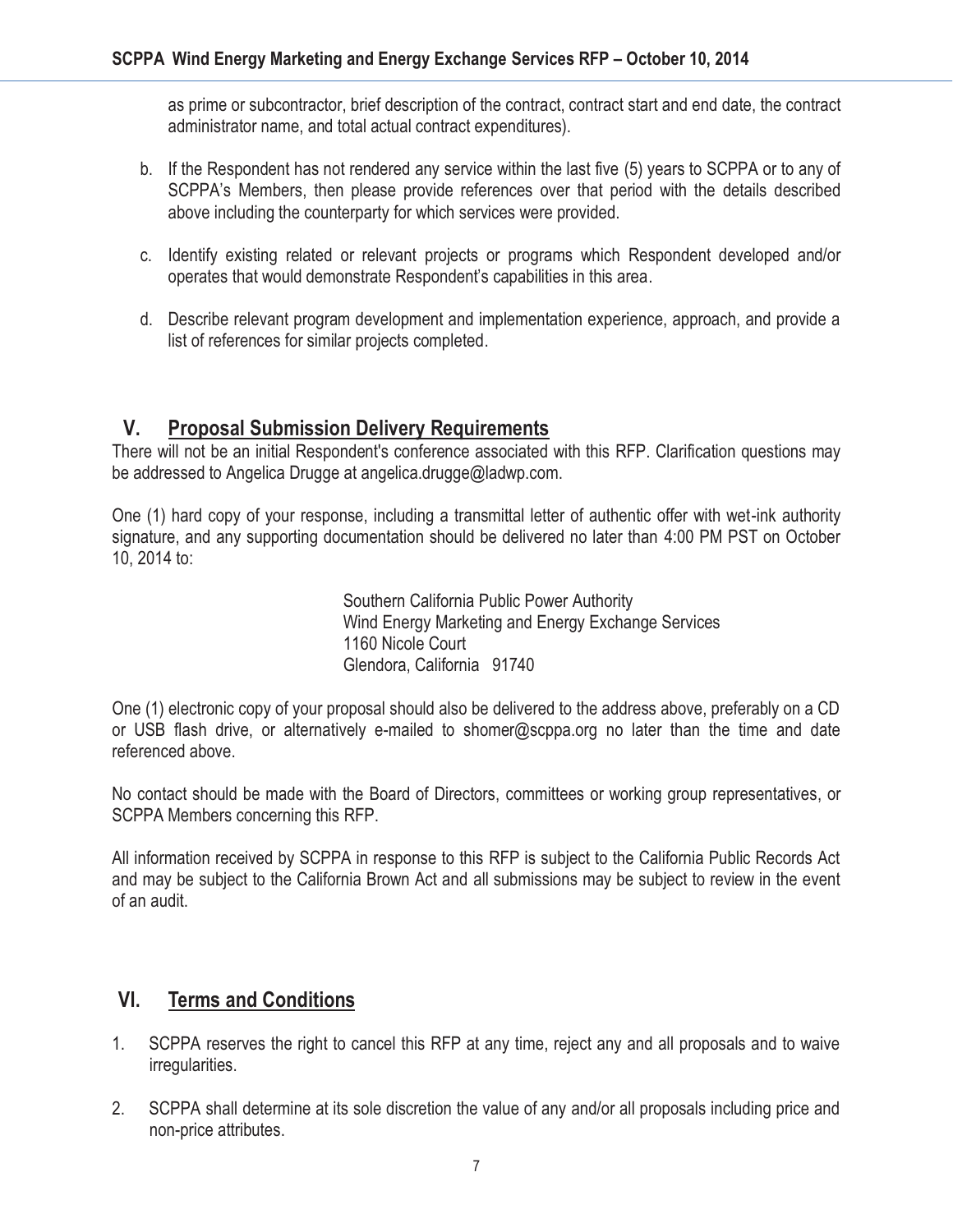- 3. Proposals may be sub-divided or combined with other proposals, at SCPPA's sole discretion.
- 4. SCPPA shall perform an initial screening evaluation to identify and eliminate any proposals that are, for example, not responsive to the RFP, do not meet the minimum requirements set forth in the RFP, are not economically competitive with other proposals, or are submitted by Respondents that lack appropriate creditworthiness, sufficient financial resources, or qualifications to provide dependable and reliable services for this RFP.
- 5. SCPPA reserves the right to submit follow up questions or inquiries to request clarification of information submitted and to request additional information from any one or more of the Respondents.
- 6. SCPPA reserves the right, without qualification and in its sole discretion, to accept or reject any or all proposals for any reason without explanation to the Respondent, or to make any award to that Respondent, who, in the opinion of SCPPA, will provide the most value to SCPPA and its Members.
- 7. SCPPA may decline to enter into any potential engagement agreement or contract with any Respondent, terminate negotiations with any Respondent, or to abandon the request for proposal process in its entirety.
- 8. SCPPA reserves the right to make an award, at its sole discretion, irrespective of price or technical ability, if SCPPA determines that to do so would result in the greatest value to SCPPA and its Members.
- 9. Those Respondents who submit proposals agree to do so without legal recourse against SCPPA, its Members, their directors, officers, employees and agents for rejection of their proposal(s) or for failure to execute or act on their proposal for any reason.
- 10. SCPPA shall not be liable to any Respondent or party in law or equity for any reason whatsoever for any acts or omissions arising out of or in connection with this RFP.
- 11. SCPPA shall not be liable for any costs incurred by any Respondents in preparing any information for submission in connection with this RFP process or any and all costs resulting from responding to this RFP. Any and all such costs whatsoever shall remain the sole responsibility of the Respondent.
- 12. SCPPA may require certain performance assurances from Respondents prior to entering into negotiations for work that may result from this RFP. Such assurances may potentially include a requirement that Respondents provide some form of performance security.
- 13. Prior to contract award, the successful Respondent shall supply a detailed breakdown of the applicable overheads and fringe benefit costs that are part of the labor rates and other direct costs associated with the services to be performed.
- 14. SCPPA Members, either collectively or individually may contact Respondents to discuss or enter into negotiations regarding a proposal. SCPPA is not responsible or liable for individual Members interactions with the Respondent which are not entirely conducted through SCPPA or at SCPPA's option or election to engage the Respondent as defined within the RFP.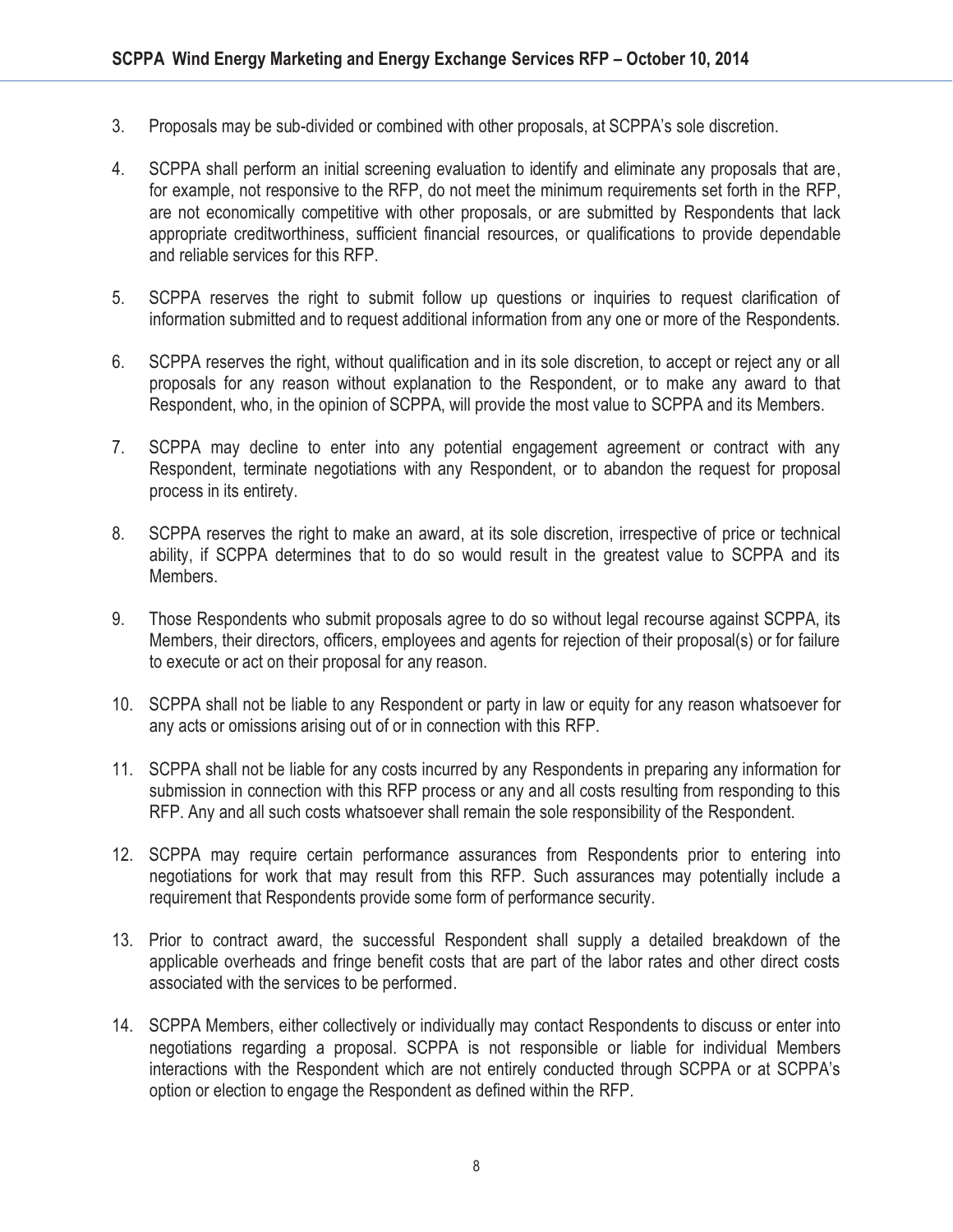- 15. Submission of a Proposal constitutes acknowledgement that the Respondent has read and agrees to be bound by the terms and specifications of this RFP and any addenda subsequently issued by SCPPA.
- 16. Information in this RFP is accurate to the best of SCPPA's and its Members' knowledge but is not guaranteed to be correct. Respondents are expected to complete all of their due diligence activities prior to entering into any final contract negotiations with SCPPA.
- 17. SCPPA reserves the right to reject any Proposal for any reason without cause. SCPPA reserves the right to enter into relationships with more than one Respondent, can choose not to proceed with any Respondent with respect to one or more categories of services, and can choose to suspend this RFP or to issue a new RFP that would supersede and replace this RFP.

### **VII. Additional Requirements for Proposal**

- **1. Consideration of Responses:** Submitted proposals should be prepared simply and economically, without the inclusion of unnecessary promotional materials. Proposals should be submitted on recycled paper that has a minimum of thirty percent (30%) post-consumer recycled content and duplex copied (double-sided pages) where possible.
- **2. Insurance, Licensing, or other Certification:** If selected, the Respondent will be required to maintain sufficient insurance, licenses, or other required certifications for the type of work being performed. SCPPA or its Members may require specific insurance coverage to be established and maintained during the course of work and as a condition of award or continuation of contract.
- **3. Non-Discrimination/Equal Employment Practices/Affirmative Action Plan:** If selected, the Respondent and each of its known subcontractors may be required to complete and file an acceptable Affirmative Action Plan. The Affirmative Action Plan may be set forth in the form required as a business practice by the Department of Water and Power of the City of Los Angeles which is SCPPA's largest Member.
- **4. Living Wage Ordinance:** If selected, the Respondent may be required to comply with the applicable provisions of the City of Los Angles Living Wage Ordinance and the City of Los Angeles Service Contract Workers Retention Ordinance. The Living Wage Ordinance provisions are found in Section 10.36 of the Los Angeles City Administrative Code; and the Service Contract Workers Retention Ordinance are found in Section 10.37 of the Los Angeles Administrative Code (SCWRO/LW0).
- **5. Prevailing Wage Rates:** If selected, the Respondent will be required to conform to prevailing wage rates applicable to the location(s) where any work is being performed. Workers shall be paid not less than prevailing wages pursuant to determinations of the Director of Industrial Relations as applicable in accordance with the California Labor Code. To access the most current information on effective determination rates, Respondent shall contact: